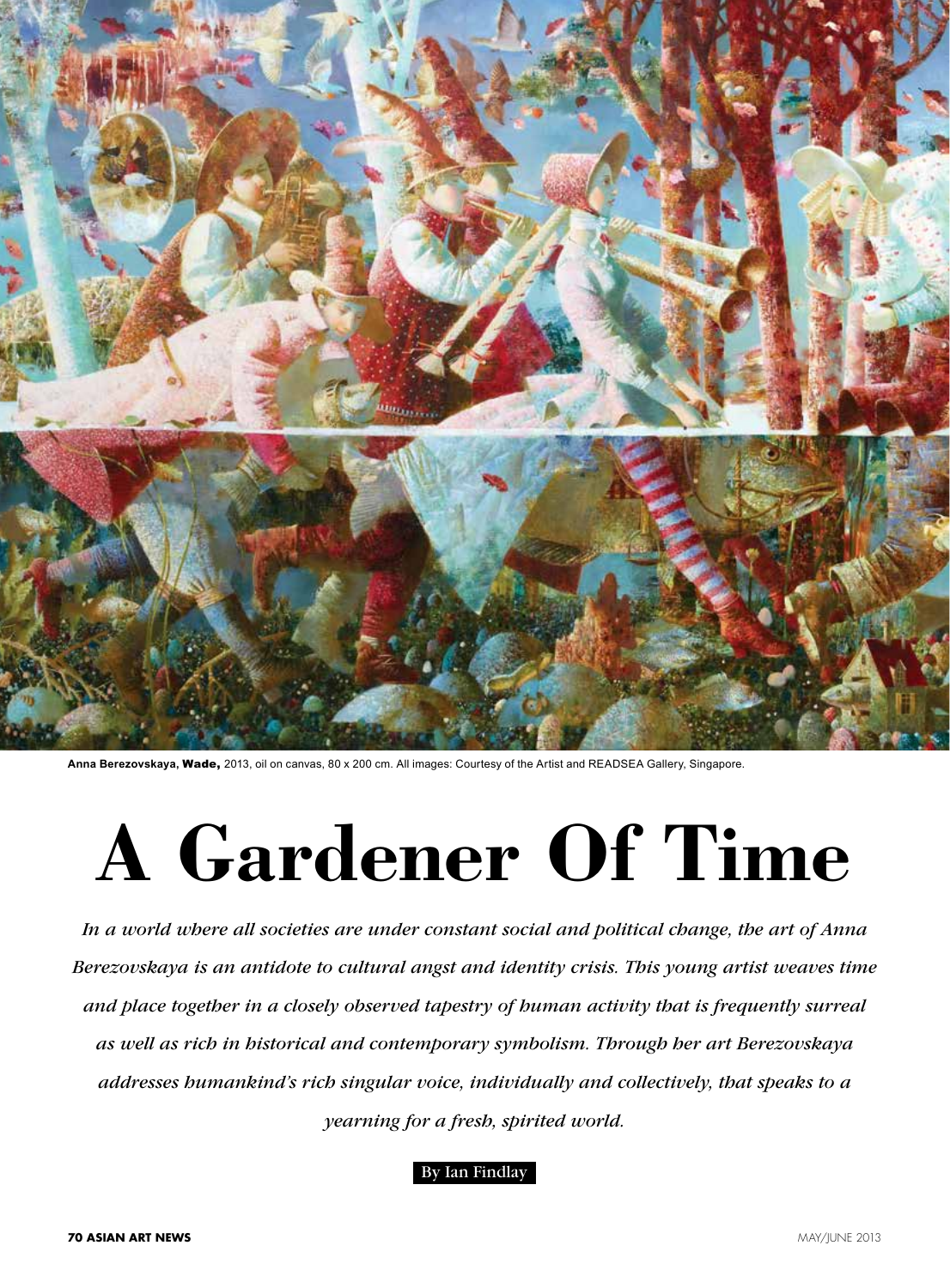

Example in the presence of paintings<br>by the young Russian artist Anna<br>Berezovskaya is to be embraced<br>by an abundance of unique nar-<br>ratives that speak across time<br>and place showing us bountiful worlds in by the young Russian artist Anna Berezovskaya is to be embraced by an abundance of unique narratives that speak across time and place, showing us bountiful worlds in which all things are set upon their heads. While these are touched by surrealism, naturalism, realism, symbolism, and hyperrealism they are also informed by the potent mix of the elements of the folk tale, elegiac poetry, and the psychological thriller, which is appropriate given the artist's love of literature and the theatrical. At the same time, Berezovskaya's art is driven by a strong desire to make viewers appreciate the uniqueness of the world and its myriad uncommon associations and eccentrics. The vibrancy of the natural order of things, she is saying in the works of her exhibition entitled *An Enchanted Story*, is to be found not in a dull, stable world but in a topsy-turvy world, one in which life is full of surprises and myriad questions, joy and sadness and a visceral passion for living.

As an articulate observer of her worlds, both the real and the imaginary, Berezovskaya addresses many of life's most important questions and quandaries in an exuberant and probing manner. Love and hate, the tumult of war and the idyll of peace, odd acquaintanceships and close friendships, the corruption of luxury and the oppression of poverty and need, the life of childhood and the seduction of adult vanities, the importance of dreams and romantic love and loss, as well as the value of humor and the drama of personal discovery. While Berezovskaya's tales are rich in symbolism, the dominant voice throughout her art-making is one that is informed by deeply poetic magical realism, one that reminds me of some of the best works of the great Hong Kong artist Luis Chan (1905–1995). Both artists' visions are made more dramatic through a masterful use of color, unique line and forms that are often as much protagonists in the stories as are the figures.

Berezovskaya's settings are almost always densely populated and rich in details; there is a playfulness in many of her tales. Looking at her art one is often reminded of the worlds that Danish writer Hans Christian Andersen (1805–1875) created in fairy tales. Extraordinary figures are often dressed in richly idiosyncratic ways and there is a wealth of symbolism and action that bridges generations and collapses time and place into a challenging pictorial tale. Yet, even with the constant drama and fullness of her protagonists' actions and the surreal descriptions of so many of Berezovskaya's narratives, one is always aware of a strikingly layered contemplative quality behind the vision that engages the viewer's attention instantly. One sees this clearly in the long, almost tapestry-like paintings entitled *Golden Fish* (2012) and *Finding Truffles* (2012), both of which emphasize some of Berezovskaya's best painterly qualities, especially the details in the making of her figures and her use of color as a driving force to narrative.

The theatrically dressed people of *Golden Fish* wait patiently in their orderly queue to move to the head of it where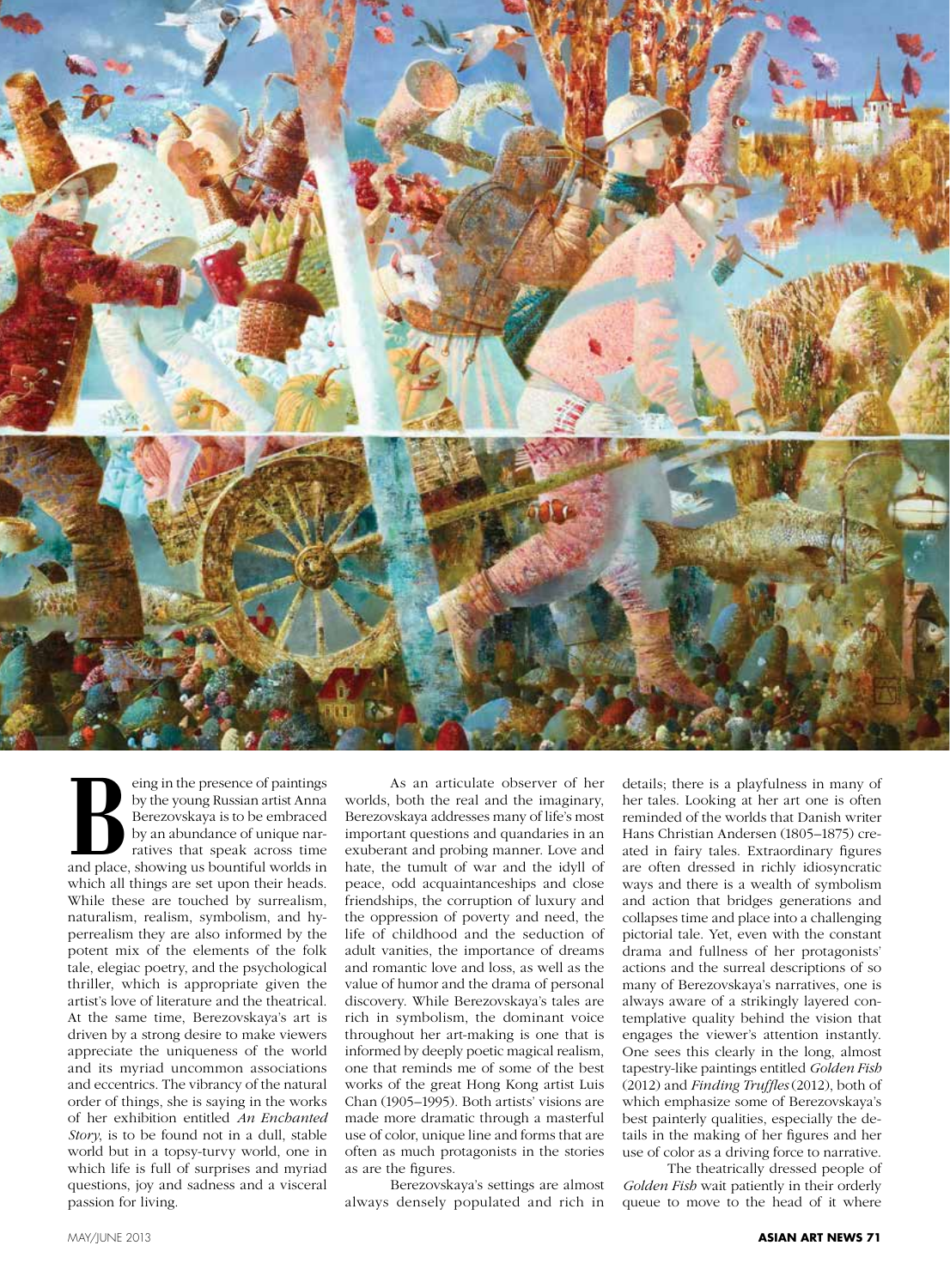

Above left: **Anna Berezovskaya,** Knight in Love, 2012, oil on canvas, 80 x 75 cm. Above right: **Anna Berezovskaya,** Knight's Return, 2012, oil on canvas, 55 x 75 cm.

they will present their gift or petition to an anonymous figure at the head of the line. One questions the motives here of the people in the line: Are they all asking for help or are some waiting to give advice? The range of people here is a bizarre crosssection of the society of her dreams: many of the figures here, including the children, have played important roles in earlier Berezovskaya works. Her protagonists range from the aristocratic poseur and the religious fanatic to the fantastic knight and the stiff drummer, from two lovers with an empty crib to a couple with many children, with one more on the way. There are situations that make one take a step back, in surprise and delight: here is a man holding an umbrella under which it rains (a nod to Salvador Dali), a caged man, a bound man, a knight on crutches, a mermaid in an old-fashioned pram pushed by a sailor, and a Satyr waiting patiently, accepted, but ignored by the others around him. This is Berezovskaya's world of oddities, yet it is steeped in an ever-changing reality, one in which a Pied Piper awaits to lead people away from the destinies. But within this work there is, as Berezovskaya notes herself, something of the "child that always lives in any adult person. Sometimes you want so much to ask for someone's help to make your dream come true. I believe that any dream can come true, you just really need to wish it and have a desire."

**Follow Truffles exemplifies many**<br>of Berezovskaya's most appealing<br>qualities, among which is her use<br>of color to drive the narrative, the<br>precision of her geometry with<br>which she always creates interesting inxtaof Berezovskaya's most appealing qualities, among which is her use of color to drive the narrative, the precision of her geometry with which she always creates interesting juxtapositions within the picture plane, and her attention both to details of dress and to the female characters' activities as well as to

the males' distinct postures, very different in tone from that of the women. The rich diversity of the hyperrealistically realized pigs is refreshingly humorous, from the pig being carried and cared for to the pig stepping out of its cage and the suckling piglets to the small, harnessed pig with an ancient gramophone on its back. There is a calmness in this work that is, even though the action takes place in woods: in many ways this calmness is so different from Berezovskaya's general emotional mood and painterly tone.

Color also drives the overall tenor of the beautifully realized surreal figurative work entitled *Seafarers* (2012). Blue, and various hues of it, informs everything from the sky to the sailor's clothes to the miniature sailing ships that float upon the pool of water formed at the top of the woman's wide skirts. Rival sailors are hunkered down on either side of the 18th



**Anna Berezovskaya,** Finding Truffles, 2012, oil on canvas, 120 x 300 cm.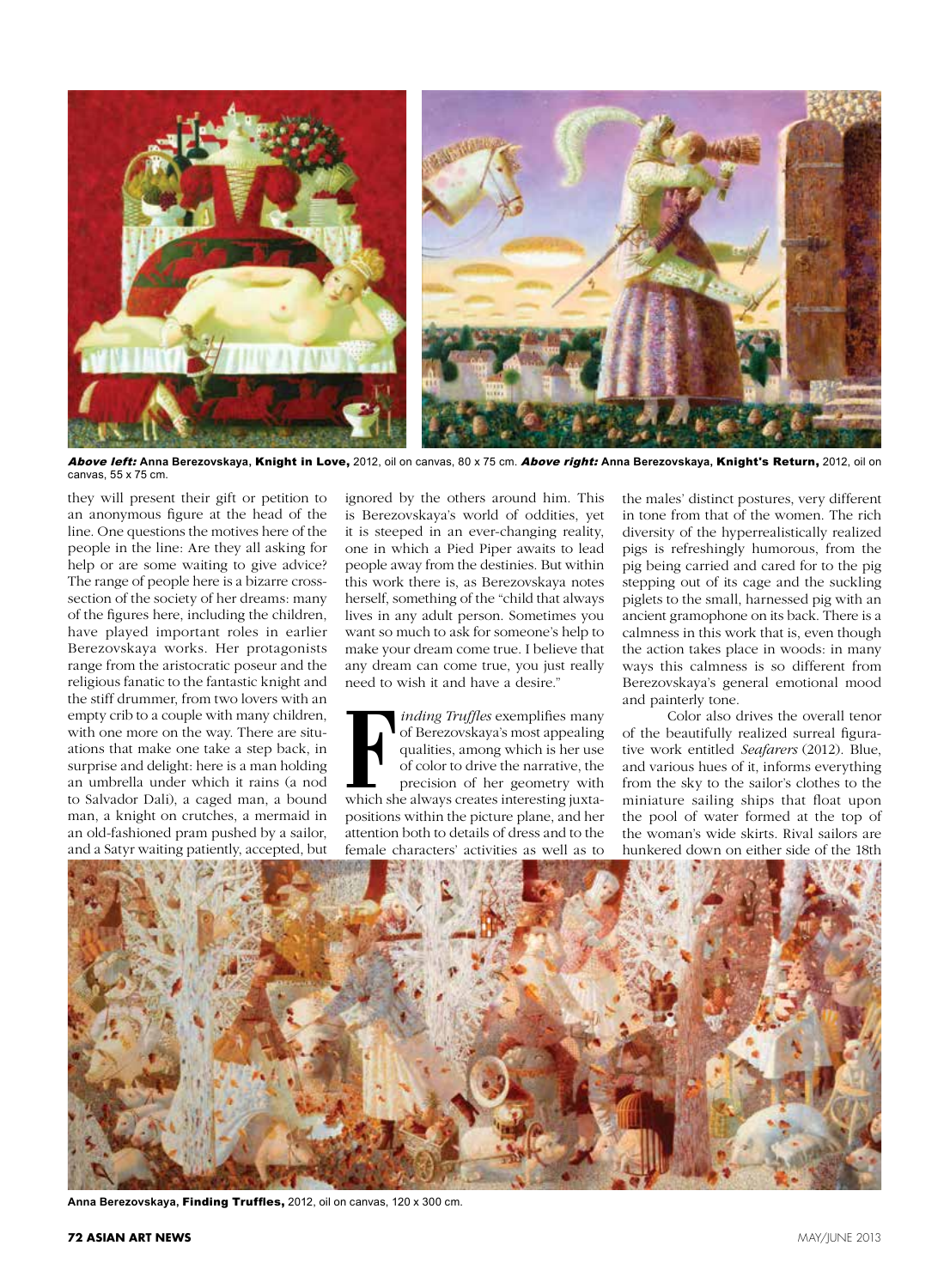

**Anna Berezovskaya,** Flight to the Moon, 2013, oil on canvas, 90 x 180 cm.

century queen-like figure, whose heart they wish to win. She is an enticing figure holding an ice-cream cone and with a sailing ship on top of her bouffant-style hair. The sailors blow on the ships to move them, a war of wind, a bluster for love, the eternal struggle. It is like a love game. Their concentration is that of children. We are looking at the sailors and a few of them are looking back at us: perhaps they are imploring us to help or they are surrendering with their eyes.

**Blue also lends such works as** *Flight to the Moon* **(2013) and** *Islands of Love* **(2012) a magical quality to the emotional tone of the narrative, drawing our eye quickly into the action or the stillness, as** *Flight to the Moon* (2013) and *Islands of Love* (2012) a magical quality to the emotional tone of the narrative, drawing our eye may be. The action in *Flight to the Moon* is

a pigtailed young woman in a heavy coat, long skirt and boots sits in the seat attached by rope to slingshot ready to be shot into space. The unseen figure pulls her back into firing position by her hair. The starry sky and a quarter moon beckon her on. Her main companion is an orange cat in a cage but there is also a fish in a jar and a bird in a cage: For her or for the cat? Her provisions are in jars mostly, loose fruit like pineapple and cherries or peaches on a tree. Indeed she is packed up like one might in an old wagon train off across the prairie. Everything is held together tenuously, more with hope than organization. But isn't uncertainty at the very heart of adventure and change? The men at the bottom right of the painting seem to have shrunk behind rock, unwilling to look at the young woman who is willing to risk

her life for challenge of the uncertainty of adventure and change.

In Berezovskaya's world love, which she often treats humorously, ranges generally from the blindly passionate, as in *Knight in Love* (2012) and *Knight's Return*  (2012), to the painfully romantic, as in *Islands of Love*. In both *Knight in Love* and *Knight's Return* traditional roles are reversed. Before the castle and the fruit and flowers of love a large Rubenesque lady reclines waiting for her knight to return. He does so, but instead of a strong, burly man a tiny knight appears, with a small posy in his hand. This is a wonderful Swiftian image. But Berezovskaya is not mocking anyone or the desire for love. As she says of this painting: "I wanted to make a painting about love. A great love. A love that lives in the knight's heart is much bigger than he





**Anna Berezovskaya, Islands of Love,** 2012, oil on canvas, 75 x 85 cm. **Anna Berezovskaya, Seafarers,** 2012, oil on canvas, 100 x 140 cm.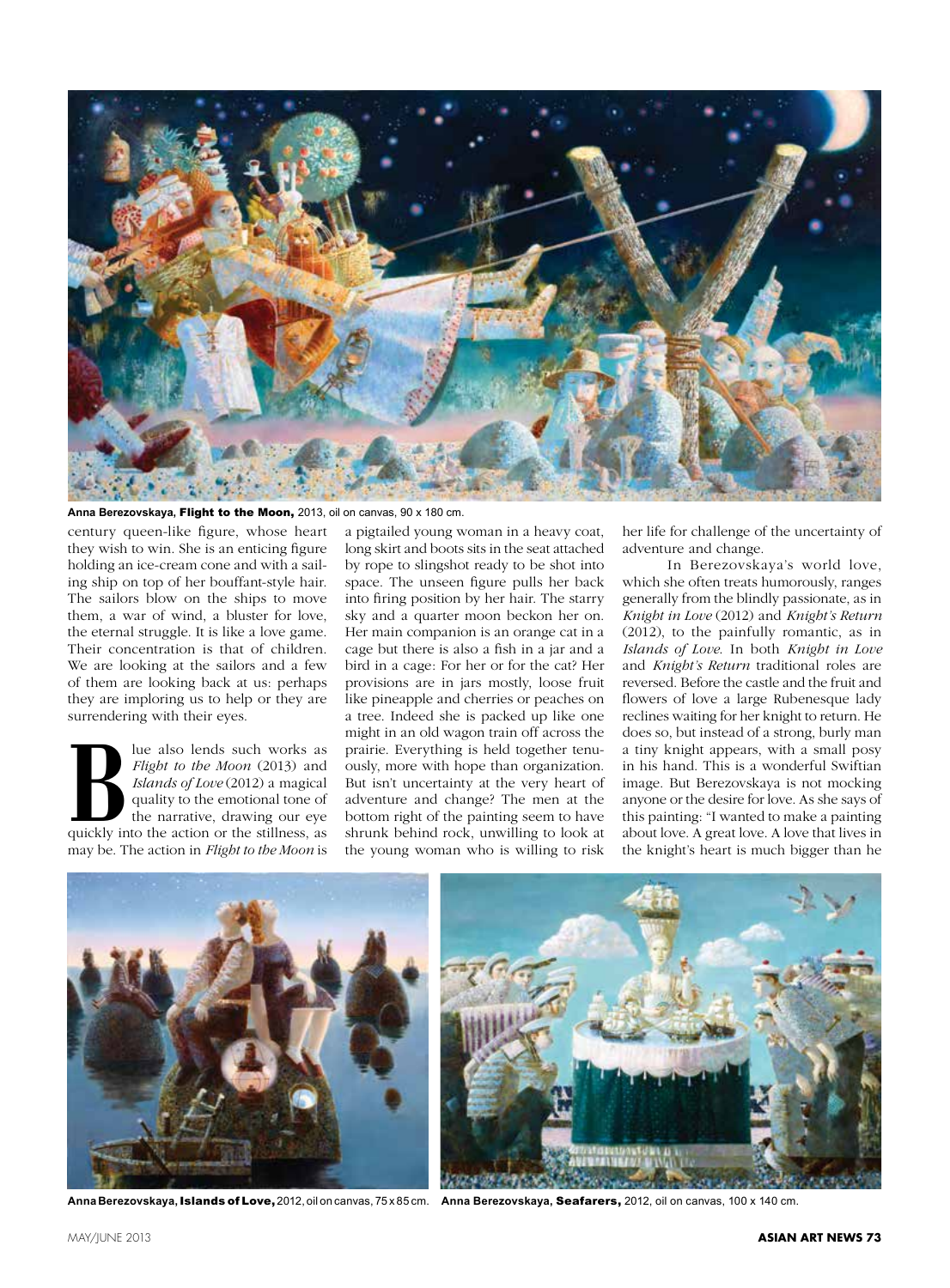is himself. It sometimes happens. A love is not always mutual. But I don't want you to feel sorry for the knight. He is happy with his love."

In the *Knight's Return* the traditional romantic role is again reversed. Here, instead of the woman leaping into the arms of her lover, it is the armor-clad knight who jumps into her embrace. Berezovskaya is constantly turning accepted roles on their head.

This is also true in *Islands of Love*, "a painting about three states of infinity: ocean, the sky full of stars and endless love." Here Berezovskaya also stands romantic love on its head. Instead of *Love*, "a painting about three states of infinity: ocean, the sky full of stars and endless love." Here Berezovskaya also stands romantic love on its head. Instead of people gazing longingly into each other's eyes, her pairs of lovers are isolated on cone-shaped rocks barely touching one another as they gaze into the star-filled sky. Instead of a feeling of romance there is a sense of aloneness, even alienation, in this work. This also dominates the mood of the richly realized *Moonlight Sonata* (2012) in which a naked young lady plays the piano as she gazes off into space surrounded by a wealth of good food, drinks and flowers as well as plants and objects. A loose white dress hangs from a cross-like mast as if it were a sail, waiting for the wind to fill it so as to gently edge the girl and the piano out to sea. One sees a tiny soldier on his paper boat hitched to the chair leg also waiting. The girl's gaze and posture also suggest that she is dreaming of a journey or of someone faraway—a lover or a friend—with whom to spend time, hence the abundance of food and wine.

Loneliness is so often about waiting, when time passes achingly slowly, and the sadness of the heart weighs heavily with desire and the mind fills with memories of longing. Yet loneliness is easy to misinterpret and should perhaps be viewed as solitude, a more generous view



**Anna Berezovskaya,** Warm Evening, 2013, oil on canvas, 90 x 90 cm.

in which the artist creates or an ordinary person dreams. One interprets this work as sad but Berezovskaya says the painting is "not sad loneliness. It is about creative solitude and the best moment in the life of a painter—when he feels inspiration. A woman in a boat is surrounded by the 'world' she takes along (a piano, flowers, good food and the music she composes). She even has the audience—a rooster in a cage and a tin soldier—heroes of Andersen's fairy tales. To feel happiness a man needs his own artificial world."

The subtle colors and the abundant detail in the clothing add greatly to the characters of Berezovskaya's protagonists. And along with the richness of her symbolism the viewer is encouraged to seek a wide variety of interpretations of her work, to know how bountiful the world really is, how complex are the metaphors for world at large and for people's lives. One is acutely aware of this in dark-red, brooding works entitled *Journey on a Dragon* (2013), where knights and musician serenade a young woman, with a



**Anna Berezovskaya,** Golden Fish, 2012, oil on canvas, 50 x 300 cm.